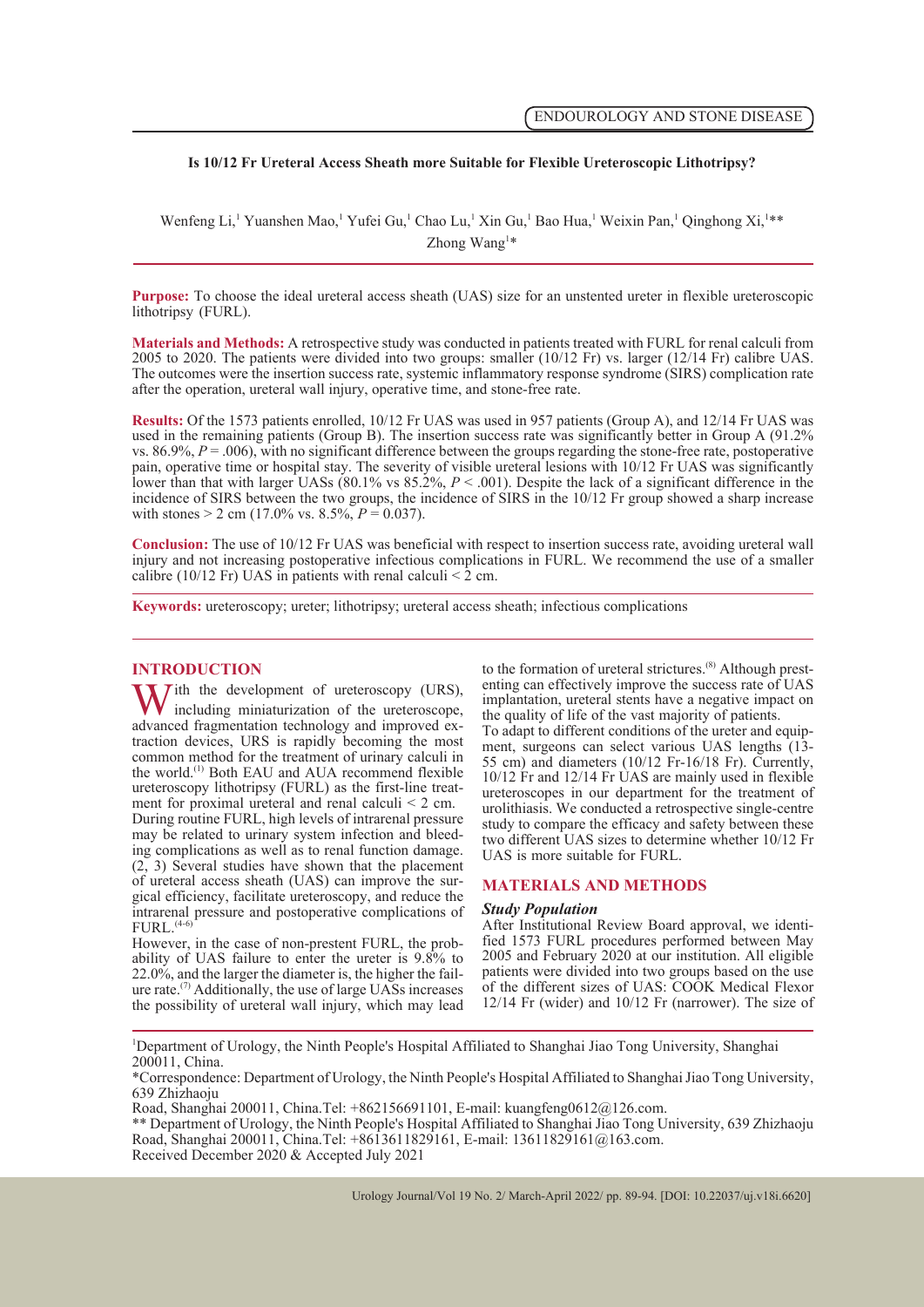| <b>Variables</b>              | 10/12 Fr UAS (N=957) | 12/14 Fr UAS (N=616) | P-value           |  |
|-------------------------------|----------------------|----------------------|-------------------|--|
| Age, years; mean $\pm$ SD     | $51.0 \pm 13.5$      | $52.1 \pm 14.1$      | .139 <sup>a</sup> |  |
| Sex, $N$ $(\%)$               |                      |                      | .095 <sup>b</sup> |  |
| Male                          | 599 (62.6)           | 411(66.7)            |                   |  |
| Female                        | 358 (37.4)           | 205(33.3)            |                   |  |
| BMI, $kg/m^2$ ; mean $\pm$ SD | $25.4 \pm 2.9$       | $25.2 \pm 3.2$       | .109 <sup>a</sup> |  |
| $ASA : mean \pm SD$           | $2.1 \pm 0.4$        | $2.2 \pm 0.4$        | .071 <sup>a</sup> |  |
| Stone size, mm; mean±SD       | $16.2 \pm 3.3$       | $16.2 \pm 3.7$       | .800 <sup>a</sup> |  |
| Stone location, $N$ (%)       |                      |                      | .453 <sup>a</sup> |  |
| Upper calix                   | 67(7.0)              | 32(5.2)              |                   |  |
| Medium calix                  | 118(12.3)            | 66(10.7)             |                   |  |
| Lower calix                   | 287(30.0)            | 198(32.1)            |                   |  |
| Pelvis                        | 188 (19.6)           | 119(19.3)            |                   |  |
| Multiple                      | 297(31.0)            | 201(32.6)            |                   |  |
| Laterality, $N$ $(\%)$        |                      |                      | .091 <sup>b</sup> |  |
| Left                          | 551(57.6)            | 328 (53.2)           |                   |  |
| Right                         | 406(42.4)            | 288 (46.8)           |                   |  |
| Stone CT value, Hu; mean±SD   | $834.1 \pm 170.5$    | $828.6 \pm 172.6$    | .542 <sup>a</sup> |  |

**Table 1.** Patients' demographics and baseline characteristics in the study

**Abbreviations:** BMI, Body Mass Index; ASA, American Society of Anesthesiologists; Hu, Hounsfield Units; CT, Computed Tomog- raphy;

<sup>a</sup> Non-normal distribution variables were compared by Mann-Whitney U test

b Categorical variables were compared by Chi-square test

the UAS was determined at the surgeons' discretion during surgery. All operations were performed by two skilled surgeons.

### *Inclusion and exclusion criteria*

Patients undergoing FURL for kidney stones with the use of UAS in an unstented ureter were included. Patients with prior impacted ureteral stones, the presence of ureteral stones during surgery, prior ureteroscopies, prior ureteral drainage (ureteral stent or PCN), docu-<br>mented ureteral strictures, prior radiation treatment, the<br>presence of renal or ureteral malignancy or other metabolic diseases, such as renal tubule acidosis or hyper-parathyroidism, were excluded from the study. Cases in which wider UASs could not be inserted successfully followed by the use of a narrower UAS, appropriate balloon dilatation or the direct use of flexible ureteroscopy without UAS were also excluded from the study.

**Procedures**<br>After admission, a kidney, ureter, and bladder radiograph (KUB) X-ray and a noncontrast CT were per-<br>formed at the same time. Routine blood, urine and renal function tests as well as urine culture were performed to determine the presence of anaemia, urine infection, renal insufficiency, or any other condition that needed to be treated before surgery. Patients with preoperative positive urine cultures were treated with a complete course of culture-specific antibiotics before the FURL procedure. Prophylactic antibiotics with ciprofloxacin



**Figure1.** Comparison of postoperative SIRS and SFR rate between group A (10/12 Fr UAS) and group B (12/14 Fr UAS) in all patients with stones  $>2$  cm and  $\leq$ 2cm separately.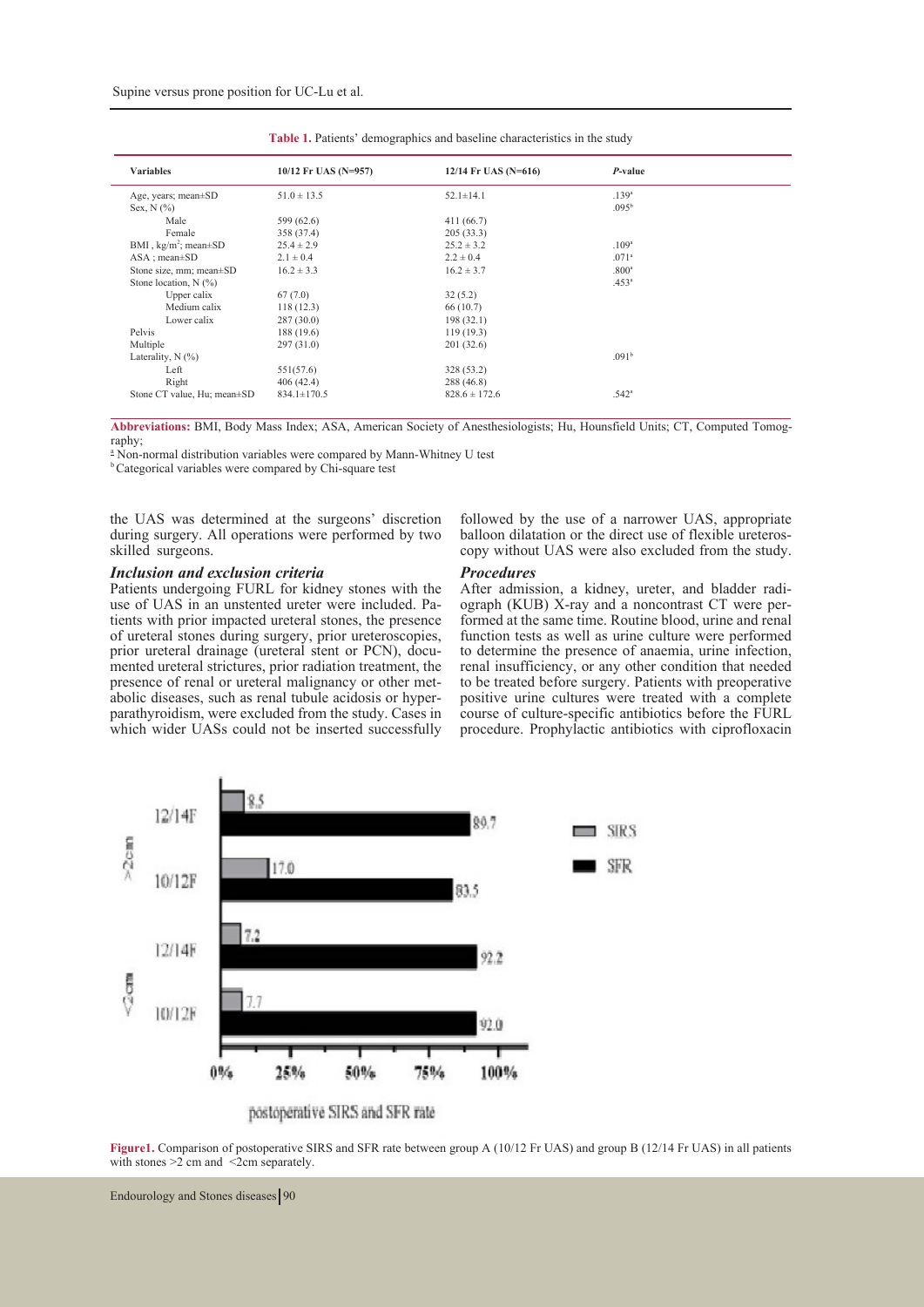| <b>Variables</b>                         | 10/12 Fr UAS (N=957) | 12/14 Fr UAS (N=616) | $P$ -value        |  |
|------------------------------------------|----------------------|----------------------|-------------------|--|
| Clinical efficacy                        |                      |                      |                   |  |
| Insertion success rate, $N$ (%)          | 873 (91.2)           | 533 (86.9)           | .006 <sup>b</sup> |  |
| Operative time, min; mean $\pm$ SD       | $24.8 \pm 11.3$      | $25.7 \pm 9.9$       | .096 <sup>a</sup> |  |
| SFR, $N$ $(\%)$                          | 865(90.4)            | 565 (91.7)           | .369 <sup>b</sup> |  |
| Hospital stay, d; mean $\pm$ SD          | $4.0 \pm 0.8$        | $3.9 \pm 0.8$        | $.174^{a}$        |  |
| Safety                                   |                      |                      |                   |  |
| Pain requiring IV/IM analgesics, $N$ (%) | 109(11.4)            | 78 (12.7)            | .447 <sup>b</sup> |  |
| SIRS, $N$ $(\%)$                         | 91(9.5)              | 49(8.0)              | .291 <sup>b</sup> |  |
| Grades of Ureteral Injury, N (%)         |                      |                      | $\leq .001^b$     |  |
| $\mathbf{0}$                             | 190(19.9)            | 91(14.8)             |                   |  |
|                                          | 705 (73.7)           | 442 (71.8)           |                   |  |
| 2                                        | 60(6.3)              | 81(13.1)             |                   |  |
| 3                                        | 2(0.2)               | 2(0.3)               |                   |  |

| <b>Table 2.</b> Comparison of clinical efficacy and safety |  |
|------------------------------------------------------------|--|
|------------------------------------------------------------|--|

**Abbreviations:** SFR, Stone Free Rate; SIRS, Systemic Inflammatory Response Syndrome. <sup>a</sup>

<sup>a</sup> Non-normal distribution variables were compared by Mann-Whitney *U* test b Categorical variables were compared by Chi-square test

(cephalosporin for patients with abnormal renal func-<br>tion) were administered to all patients before the op-<br>eration.

All FURL procedures were performed in the lithotomy position under general anaesthesia. A size 3 or 4 laryngeal mask airway was inserted and fentanyl at doses of up to 2 μg/kg given intravenously was administered formed with an 8/9.8 Fr semirigid ureteroscope (Richard Wolf, Germany), and a 0.035-inch nickel-titanium guide wire (Cook Inc, USA) was inserted into the renal collection system. Under the guidance of fluoroscopy, the UAS with infiltrated inner and outer surfaces was inserted into the proximal ureter along the guide wire. A 7.5 Fr flexible ureteroscope (Storz Flex X2, Germany) was used to find calculi in the pelvis or each calyx of the kidney, and the technique of dusting, working tangen- tially from the edge of the stone with the laser fibre at a high frequency (HF) with low energy, was then used. Irrigation (90 mL/minute) was performed to keep the visual field clear. After no obvious residual stones were found, the ureteroscope was withdrawn with the sheath, and ureteral wall injury was assessed. A 6 Fr Double-J stent (Cook Inc., USA) was placed after the procedure for approximately 2 weeks. If the ureter was narrow or twisted or UAS entry was difficult, the operation was abandoned, and a 6 Fr Double-J stent was placed.

#### *Evaluations*

A complete medical history along with anthropological parameters was routinely collected. Body mass index (BMI) was calculated as weight in kilograms divided by height in metres squared  $(kg/m<sup>2</sup>)$ . Blood samples were taken and tested for blood count and serum cre- atinine level. Urinalysis and urine culture were also performed before FURL. Stone number, size, location and Hounsfield unit (HU) were assessed by means of a low-dose NCCT scan, an accurate imaging modality for defining stone size and location.

The outcomes were the insertion success rate, systemic inflammatory response syndrome (SIRS) complication rate, ureteral wall injury, postoperative pain, operative time, hospital stay, and stone-free rate. There are four components of SIRS (temperature  $\leq 36^{\circ}$  or  $> 38^{\circ}$ C, heart rate  $> 90$  bpm, respiratory rate  $> 20$  per minute,  $WBC# < 4000$  or  $> 12000$  cells/mm3), and at least two of these criteria need to be met. Ureteral wall injury

was evaluated according to ureteral injury grading at the end of the operation by watching the surgical video and the description of some surgical records.<sup> $(9)$ </sup> The operative time was defined as the time from the insertion of ureteroscope to the end of operation. The stone-free rate was defined as no more than a 2 mm residual stone detected by postoperative KUB X-ray approximately 2 to 3 weeks after removing the Double-J stent. The postoperative pain was defined as unbearable postoperative pain, which needs to be treated with intravenous or in- tramuscular analgesics.

#### *Statistical Analysis*

Statistical analysis was performed using a t-test for continuous, normally distributed variables and a Mann-Whitney U test for non-normally distributed variables. For categorical variables, the chi-square test or Fisher's exact test was applied. A  $P < .05$  was considered to indicate statistical significance.

#### **RESULTS**

Demographic data, date on stone characteristics and preoperative evaluation are shown in Table 1. Of the 1573 patients enrolled, 10/12 Fr UASs were used in tients. The average age was 51.4 years, and  $64.2\%$  were male. There was no significant difference in baseline data between the two groups of patients.

The clinical outcomes and safety of the two groups are presented in Table 2. The insertion success rate was significantly better in the 10/12 Fr UAS group than in the 12/14 Fr UAS group (91.2% vs. 86.9%,  $\vec{P}$  = .006), although postoperative pain, operative time and hospital stay were not significantly different. The multivariable logistic regression analysis identified UAS size (95% CI:  $1.157-2.231$ , OR =  $1.607$ ,  $P = .005$ ) as an independent risk factor for insertion success rate.

In our study, we did not record any grade IV ureteral teral wall injury was the same in both groups (2 cases). Regarding mild ureteral wall injury, 80.1% of patients experienced ureteral wall injury during the operation, including 73.7% with a grade I injury and  $6.3\%$  with a grade II injury in Group A. The situation was significantly worse in Group B, with 85.2% sustaining ure-<br>teral wall injury during the operation, including 71.8% with a grade I injury and 13.1% with a grade II injury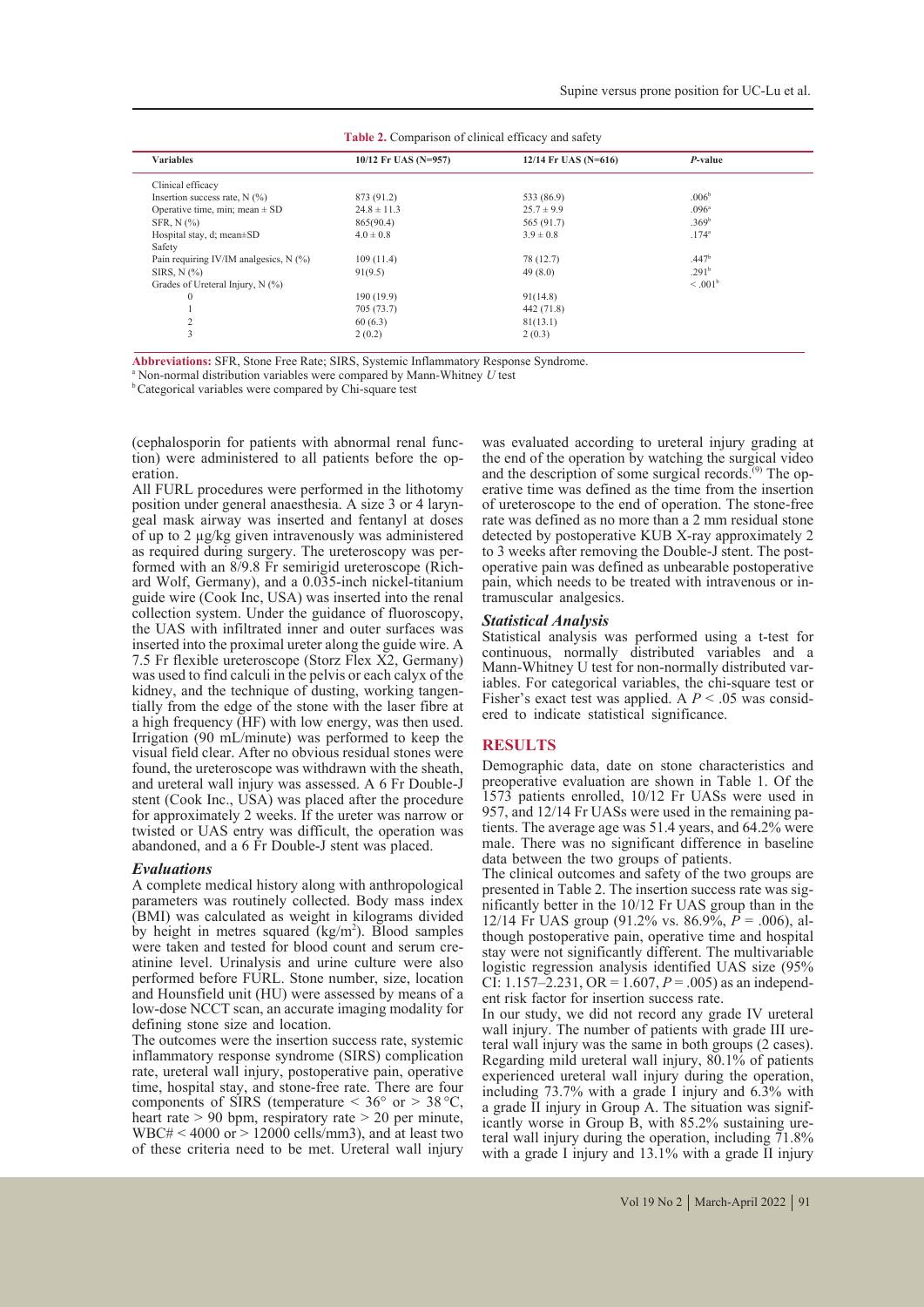#### (X2= 25.590, *P* = .000) (**Table 2**).

There was no significant difference in the incidence of SIRS or SFR between the two groups. Even when considering only patients whose calculi were  $> 2$  cm, there was still no significant difference in SFR between the two groups (83.5% vs. 89.7%, *P* = .130). However, the incidence of SIRS in the 10/12 Fr group showed a sharp increase that was significantly higher than that in the 12/14 Fr group (17.0% vs.  $8.5\%$ ,  $\overline{P} = .037$ ) (Figure 1).

#### **DISCUSSION**

Since flexible ureteroscopy was introduced into mod- ern medicine in the late 1980s, the use of UASs has become widespread due to its many advantages, such as allowing for a clear surgical field, simplifying the surgical process, shortening the operative time, reducing the intraoperative renal pressure, and further reducing infection-related complications. $(4-6)$ <br>Unfortunately, primary insertion of a UAS is not al-

ways successful. In recent years, some studies have re-<br>ported that the failure rate of UAS insertion is 9.8% to  $22.0\%$ <sup>(10)</sup> Arguably, the reason is likely the discrepancy between the diameter of the ureter  $(6-9)$  Fr) and the outer diameter of the UAS (12-18 Fr). Abandoning the operation due to UAS insertion failure will increase pain and cost. When FURL was carried out in China, double-J stents were routinely placed to dilate the ureter for 2 weeks before surgery to avoid the difficulty of passing the UAS through the ureter during the operation. Although prestenting can greatly improve the success rate of UAS insertion, its routine use remains controversial. The EAU guidelines recommend that ureteral stents should not routinely involve prestenting for all patients undergoing FURL. Prestenting not only increases the rence of complications such as infection, haematuria, bladder irritation and urine reflux, which will affect the daily life of patients and increase their psychological burden. Furthermore, 58% of patients reported that stent symptoms had a negative economic impact due to work interruption. In fact, an increasing number of urologists are trying to avoid this incidence and are not routinely performing prestenting.<sup>(7)</sup> Although active balloon dilatation is another option, potential risks, such as ureteral oedema, postoperative discomfort and secondary stenosis, should not be ignored.<sup>(11)</sup> Our study showed that in the case of non-preoperative prestent-<br>ing, the insertion success rate of narrower UASs (10/12) Fr) was significantly higher than that of wider UASs (12/14 Fr) (91.2% vs. 86.9%, *P* = .006). Moreover, the vast majority of patients can undergo complete FURL at one time to avoid pain and economic loss caused by reoperation

The results of our study indicated the same effect on SFR, operative time and hospital stay between the two different UAS sizes. Some studies have reported that a wider UAS can reduce operative time, but these studies generally used active stone fragment retrieval with basket extraction.<sup>(4)</sup> The smaller diameter of the access sheaths (inner diameter 10 Fr) allows only small stone fragments  $( $3 \text{ mm}$ )$  to be removed. Fragments of this size may be difficult to capture in the basket and will inevitably prolong the operative time. In all of our FURLs, the ''dusting'' technique was used to treat kidney stones. A recent multicentre prospective study showed that there was no difference in the readmission rate, reintervention rate or symptoms due to residual fragments in the short term between dusting and fragmentation with stone retrieval for kidney stones  $\leq 15$ mm.(12) Another recent study in which calculi 10-40 mm were treated with ureteroscopy showed that active frag- ment retrieval using a nitinol basket was not associated with improvements in stone-free rates.<sup>(13)</sup> Gamal and Mamdouh performed FURL on 46 patients with unilateral renal calculi less than 2 cm. The patients were randomly divided into two groups: Group 1 was treated with dusting for stones using low power (0.2-0.4 J) and high frequency (20-30 Hz), and Group 2 was treated with fragmented stones using high power (1-2 J), low frequency (4-5 Hz) and basket extraction of fragments. The SFRs of the two groups were similar (86% and 89%, respectively), and dusting was associated with a significantly shorter operative time (57 minutes vs 70) minutes,  $P = .001$ .<sup>(14)</sup> Another argument for dusting involves the cost of surgery. Regardless of whether the fragments need to be actively retrieved after laser lithotripsy, both operations require guide wires and laser fibres. Dusting procedures can usually be performed with these devices alone. However, extraction requires the use of a grasper or basket further, and in some cases, having a tacit assistant during active fragment retrieval is also critical to shorten the operative duration.

Infectious complications are the most common and dangerous complications of FURL, including sepsis or infectious shock. One of the main functions of UAS is to control the pressure of the renal pelvis to reduce the incidence of infection. It is well known that stones located in different locations (especially in the lower calyces) can result in increased operative difficulty and duration, and a longer operative time can increase the incidence of SIRS. In our study, there was no significant difference in the location of kidney stones between the two groups. When the size of the kidney stone was less than 2 cm, there was no significant disadvantage with respect to infectious postoperative complications of 10/12 Fr UAS compared with 12/14 Fr UAS (7.7% vs. 7.2%,  $P = .728$ ). Nonetheless, when the stone size was larger ( $> 2$  cm), the incidence of SIRS in the  $10/12$ Fr UAS group increased significantly and was twice that in the 12/14 Fr UAS group (17.0% vs. 8.5%,  $P = .032$ ).

In all ureteroscopies, the irrigation system is the key to visualization. Pressurized saline irrigation is usually used in ureteroscopy, which can increase the pressure of the renal pelvis.<sup> $(15)$ </sup> There is a large amount of endotoxin in renal calculi, which increases significantly with increasing stone burden.<sup>(16)</sup> It has been shown that high pelvic pressure can lead to regurgitation; in addi- tion, systemic absorption of irrigation fluid containing bacteria or endotoxins can lead to postoperative fever and/or SIRS. Due to rapid outflow through UAS, its use during ureteroscopy enhances the visibility of the upper urinary tract while maintaining low pelvic pressure  $( $40 \text{ cmH}_{2}O$ ).<sup>(17)</sup> In some studies, maximal intrapel-  
vic pressure was similar between 12/14 Fr and 14/16$ Fr UAS, and it did not exceed 46 cmH<sub>2</sub>O even under<br>magnetic units the  $10/12$  Fu UAS  $^{(18)}$  When the manual pumping using the 10/12 Fr UAS.<sup>(18)</sup> When the instruments occupy the working channel of the uret- eroscope, they decrease flow significantly (for a fixed driving pressure). Thus, there is no obvious irrigation outflow with the increase in UAS diameter. $(1)$ 

One of the main problems with the use of large UASs is the possibility of ureteral wall injury, which may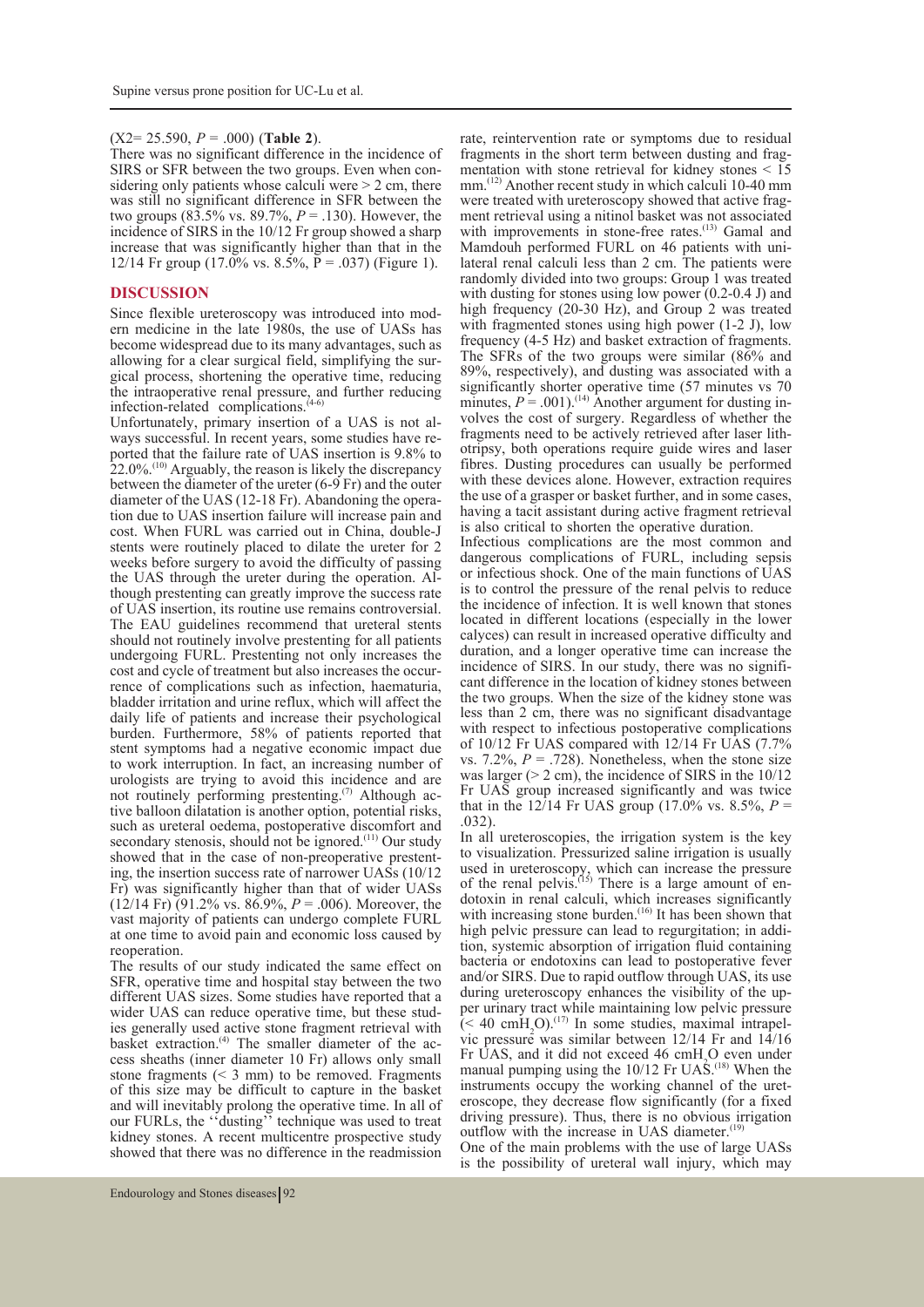lead to the formation of ureteral strictures.(20) Traxer and Thomas described ureteral injury after exposure to sheath-assisted URS and established the five-point scale for ureteral wall injury used in this study.<sup>(9)</sup> Due to the lack of routine prestenting before FURL in our study, the overall incidence of ureteral injury was higher than that in other studies. However, our study confirmed that teral injury, as the risk associated with visible ureteral lesions with 10/12 Fr UASs was significantly lower than that with larger UASs (80.1% vs  $85.2\%$ ,  $P < .001$ ).<br>Although severe ureteral injuries are rare during the operation, even the external diameter of the smallest UAS exceeds the normal ureter, i.e., 3-4 mm, equivalent to the outer diameter of 9-12 Fr. Some studies have shown that the histopathological evaluation of ureteral wall lesions after UAS placement revealed a significantly higher degree of severity than that observed endoscophigher degree of severity than that observed endoscop- ically in a porcine model.(21) Additionally, in a swine animal model, Lallas et al. measured the blood flow of the ureter with a laser Doppler blood flow metre. After insertion of the UAS, a lower ureteral blood flow and slower recovery were obtained with a larger UAS.<sup>(22)</sup> Therefore, the incidence of UAS-related complications of ureteral injury is expected to decrease significantly

with the reduction in UAS diameter.<br>Under the influence of a large UAS, the proinflammatory mediators COX-2 and TNF-a become significantly upregulated in the ureteral wall, which may have an impact on postoperative pain.<sup>(23)</sup> However, Oguz et al. pro-<br>spectively investigated factors related to early postop-<br>erative pain after retrograde intrapelvic surgery in 250 patients. The only operation-related factor associated ment: 46.57 minutes in those with severe pain versus 41.54 minutes in those without pain; the size of UAS, operative time, ureteral injury and prestenting were not related to pain after URS.<sup> $(24)$ </sup> Our study also showed that even with the use of smaller UAS, the proportion of postoperative analgesia did not improve due to the sim- ilar lithotripsy time.

Our study is the first to compare the efficacy and com-<br>plications between two different sizes of UASs (10/12<br>vs 12/14 Fr) in previously unstented and unmanipulated ureters, although the study did have limitations. The study was retrospective in nature, which may lead to selection bias. We attempted to overcome this limitation by including all cases of FURL for renal calculi that were dusted during the study period. Unfortunately, we did not assess whether the results were influenced by basketing and digital scopes. The operation was also performed by two different surgeons, which may lead to technical differences. In addition, the choice of UAS size was at the discretion of the surgeon and was not random. However, these limitations do not change the outcome, namely, that 10/12 Fr UAS has an advantage for unstented ureters.

#### **CONCLUSIONS**

With the development of technology, the size of the ureteroscope is becoming increasingly smaller. The 10/12 Fr UAS showed an advantage in the insertion success rate and prevented ureteral wall injury in FURL compared with the 12/14 Fr UAS. The 10/12 Fr UAS can provide proper irrigation flow, which does not significantly increase the possibility of postoperative in-

fectious complications. We recommend the use of the 10/12 Fr UAS as a first-line choice in patients with kid- ney stones less than 2 cm.

### **ACKNOWLEDGMENT**

We are thankful for the financial supported by Specialty Alliance Development Fund (ZKLM010).

### **CONFLICT OF INTEREST**

The authors report no conflict of interest.

# **REFERENCES**<br>1. Reis SIN

- **1.** Reis SJM. Ureteroscopy from the recent past to the near future. Urolithiasis. 2018;46:31-7.
- **2.** Ozgor F, Sahan M, Cubuk A, Ortac M, Ayranci A, Sarilar O. Factors affecting infectious complications following flexible ureterorenoscopy. Urolithiasis. 2019;47:481- 6.
- **3.** Tokas T, Skolarikos A, TRW H, Nagele U. Pressure matters 2: intrarenal pressure ranges during upper-tract endourological procedures. World J Urol. 2019;37:133-42.
- **4.** Tracy CR, Ghareeb GM, Paul CJ, Brooks NA. Increasing the size of ureteral access sheath during retrograde intrarenal surgery improves<br>surgical efficiency without increasing without increasing complications. World J Urol. 2018;36:971-8.
- **5.** Shvero A, Herzberg H, Zilberman D, et al. Is it safe to use a ureteral access sheath in an unstented ureter. BMC Urol. 2019;19:80.
- **6.** Traxer O, Wendt-Nordahl G, Sodha H, et al. Differences in renal stone treatment and outcomes for patients treated either with or without the support of a ureteral access sheath: The Clinical Research Office of the Endourological Society Ureteroscopy Global Study. World J Urol. 2015;33:2137-44.
- **7.** Fuller TW, Rycyna KJ, Ayyash OM, et al. Defining the Rate of Primary Ureteroscopic Failure in Unstented Patients: A Multi-Institutional Study. J Endourol. 2016;30:970- 4.
- **8.** Lildal SK, Sørensen FB, Andreassen KH, et al. Histopathological correlations to ureteral lesions visualized during ureteroscopy. World J Urol. 2017;35:1489-96.
- **9.** Traxer O, Thomas A. Prospective evaluation and classification of ureteral wall injuries resulting from insertion of a ureteral access sheath during retrograde intrarenal surgery. J Urol. 2013;189:580-84.
- **10.** Lima A, Reeves T, Geraghty R, et al. Impact of ureteral access sheath on renal stone treatment: prospective comparative non-randomised outcomes over a 7-year period. World J Urol. 2020;38:1329-33.
- **11.** Kuntz NJ, Neisius A, Tsivian M, et al. Balloon Dilation of the Ureter: A Contemporary Review of Outcomes and Complications. J Urol. 2015;194:413-7.
- **12.** Humphreys MR, Shah OD, Monga M, et al. Dusting versus Basketing during Ureteroscopy-Which Technique is More Efficacious? A Prospective Multicenter Trial from the EDGE Research Consortium. J Urol.